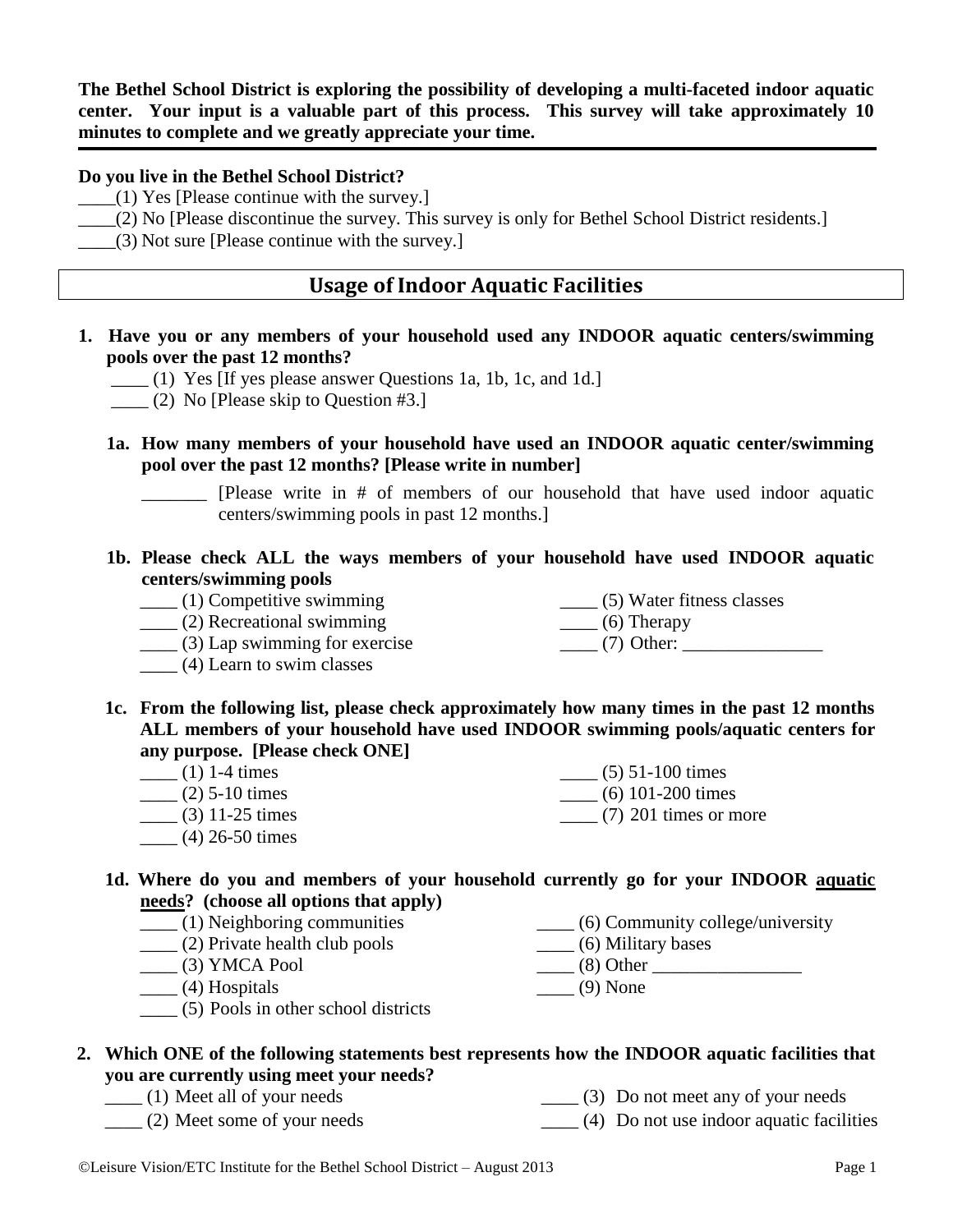## **Potential Development of Indoor Aquatic Facilities**

**3. The Bethel School District is looking into the possibility of developing INDOOR aquatic programming features for the district and the community. From the following list of potential programming features that could be developed please indicate whether you feel the features are strongly needed, somewhat needed or not needed in Bethel.**

|     |                                                   | Strongly | Somewhat | <b>Not</b> | Don't |
|-----|---------------------------------------------------|----------|----------|------------|-------|
|     |                                                   | Needed   | Needed   | Needed     | Know  |
|     |                                                   |          |          |            |       |
|     | (B) A family oriented swimming center             |          |          |            |       |
|     | with features such as slides, lazy river,         |          |          |            |       |
|     | water sprays for children and zero depth entry so |          |          |            |       |
|     |                                                   |          |          |            |       |
|     |                                                   |          |          |            |       |
|     |                                                   |          |          |            |       |
|     |                                                   |          |          |            |       |
|     |                                                   |          |          |            |       |
|     |                                                   |          |          |            |       |
|     |                                                   |          |          |            |       |
| (I) |                                                   |          |          |            |       |
| (J) |                                                   |          |          |            |       |
|     |                                                   |          |          |            |       |

**4. Which THREE of the INDOOR aquatic features listed in Question #3 would YOUTH in your household 17 years of age or younger use the most often?** [Please write in the letters from Question  $#3$  on the lines below for their  $1<sup>st</sup>$ ,  $2<sup>nd</sup>$ , and  $3<sup>rd</sup>$  choices, or circle 'None'.] Note: If there are no youth in your household please skip to Question #5.

| $1st$ Use | 2nd Most | 3rd Most | None |
|-----------|----------|----------|------|
| Most      | Used     | Used     |      |

**5. Which THREE of the INDOOR aquatic features listed in Question #3 would ADULTS in your household 18 years of age or older use the most often?** [Please write in the letters from Question #3 on the lines below for their  $1<sup>st</sup>$ ,  $2<sup>nd</sup>$ , and  $3<sup>rd</sup>$  choices, or circle 'None".]

| $1st$ Use | 2nd Most | 3rd Most | None |
|-----------|----------|----------|------|
| Most      | Used     | Used     |      |

- **6. From the following list, please check the TWO purposes that best describe the reasons you or members of your household would use an INDOOR Aquatic Center.** 
	- \_\_\_\_ (1) Instructional classes  $\frac{1}{1}$  (5) Therapeutic purposes
	- $\frac{1}{2}$  (2) Competitive swimming or diving  $\frac{1}{\sqrt{1-\frac{1}{c}}}$  (6) Fun
	- \_\_\_\_ (3) Recreational swimming \_\_\_\_ (7) Would not use
	- \_\_\_\_ (4) Fitness and exercise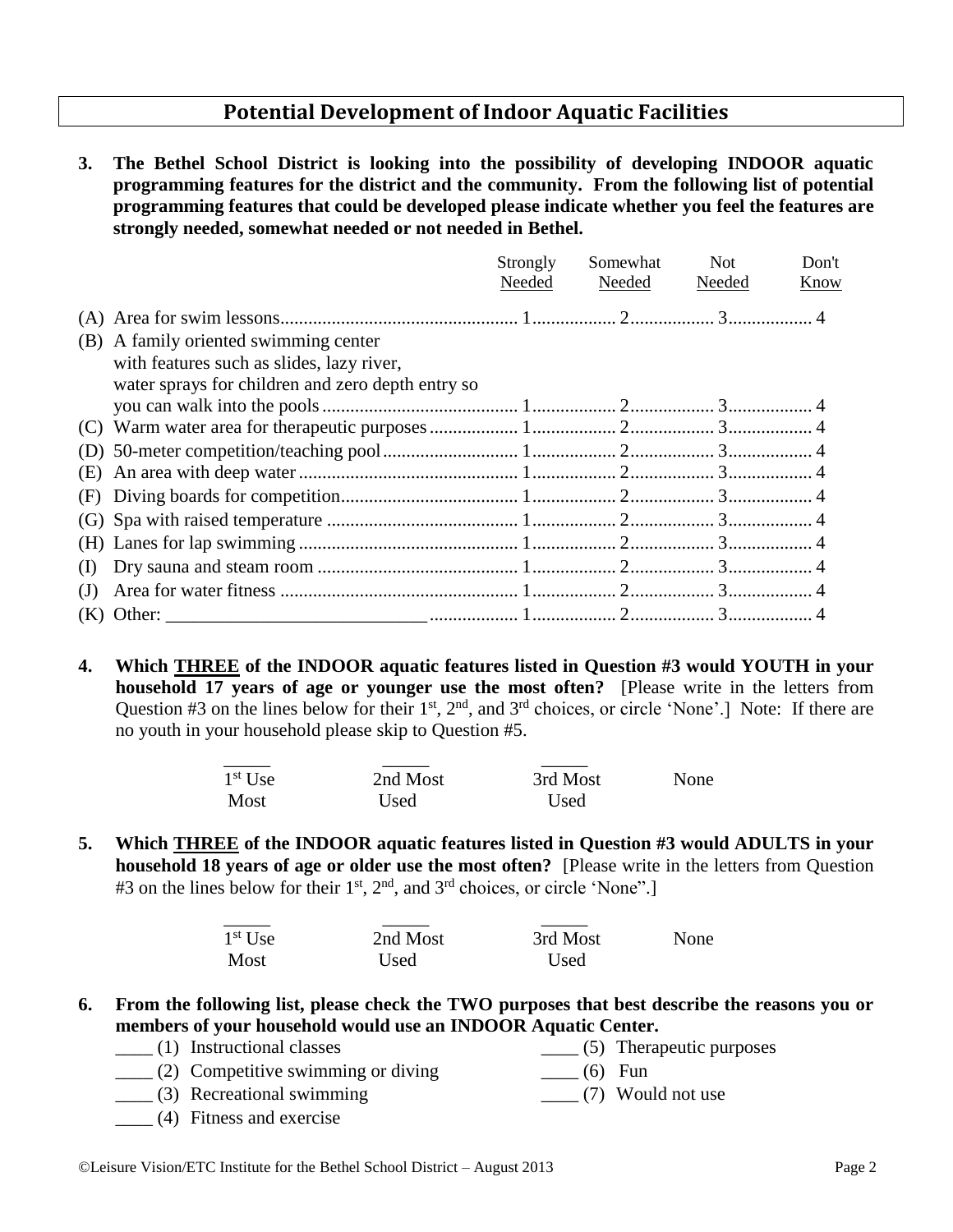- **7. From the following list, please check the maximum number of minutes (one way) you or members of your family would be willing to drive to use a new INDOOR Aquatics Center if it had the types of aquatic features that you and members of your household would use the most often? [Please choose only one option].**
	- \_\_\_\_ (1) 15-20 minutes  $(4)$  Less than 5 minutes \_\_\_\_ (5) Would not use regardless of the time
		- $\frac{1}{2}$  (2) 10-14 minutes
		- $(3)$  5-9 minutes
- **8. Which ONE of the following statements best represents how often you think that you or other**
	- **members of your household would visit a new INDOOR Aquatic Center that had the aquatic features you and members of your household would use the most often?** 
		- \_\_\_\_ (1) Several times per week  $\frac{1}{2}$  (2) Once per week  $\_\_$ (4) Monthly \_\_\_\_ (5) Less than once a month

 $\frac{1}{2}$  (3) A few times a month

- 
- $\frac{1}{\sqrt{2}}$  (6) Never

# **Costs for Operations of a New INDOOR Aquatic Center**

- **9. A major portion of the cost of operating a new INDOOR Aquatic Center would need to be covered by user fees. From the following list, please indicate the MAXIMUM amount you would be willing to pay PER DAY for an Individual Daily Pass to use a new INDOOR Aquatic Center if it had the aquatic features you and members of your household most preferred.**
	- $\frac{1}{1}$  (1) \$8 per day  $\frac{1}{2}$  (2) \$7 per day  $\frac{1}{(3)}$  \$6 per day  $\frac{1}{2}$  (4) \$5 per day  $\frac{1}{\sqrt{5}}$  (5) \$4 per day  $\frac{1}{6}$  (6) \$3 per day \_\_\_\_\_ (7) Nothing. Would not use.
- **10. From the following list, please indicate the MAXIMUM amount you would be willing to pay for taking a SWIM class (exercise, water aerobics, etc.).**
	- $\frac{1}{1}$  (1) \$8 per class  $\frac{1}{2}$  (2) \$7 per class  $\frac{1}{(3)}$  \$6 per class  $\frac{1}{2}$  (4) \$5 per class  $\frac{1}{(5)}$  \$4 per class  $\frac{1}{6}$  (6) \$3 per class \_\_\_\_\_ (7) Nothing. Would not take a class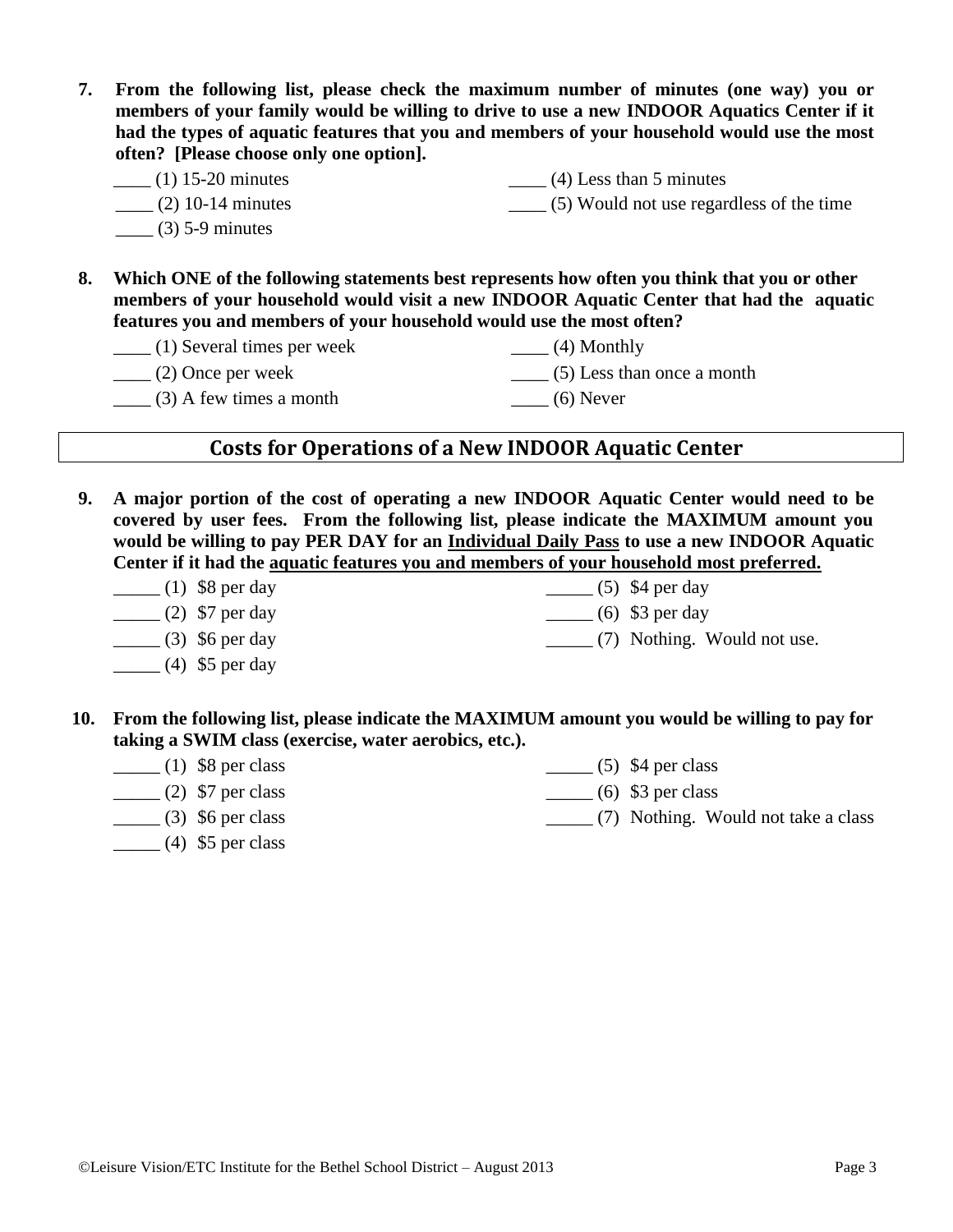### **11. From the following list, please indicate the ONE way you would prefer to pay to use the INDOOR aquatic center if it had the aquatic features you and members of your household most preferred.**

- \_\_\_\_\_ (1) Daily admission fee
- \_\_\_\_\_ (2) 15 day admission package (at a reduced price than the daily admission fee)
- \_\_\_\_\_ (3) Monthly [Unlimited admission for the month]
- \_\_\_\_\_ (4) Yearly Individual Admission [Unlimited admission for the year]
- \_\_\_\_\_ (5) Yearly Family Admission [Unlimited admission for the year]
- \_\_\_\_\_ (6) None. Would not use the facility.
- **12. Which ONE of the following statements best represents how you feel the cost for operating a new INDOOR aquatic center with the aquatic features that you and members of your household most prefer should be paid for?**
	- $\frac{1}{100\%}$  through taxes
	- \_\_\_\_ (2) Taxes should pay the majority of costs and fees from users the remaining costs
	- \_\_\_\_ (3) Fees from users should pay the majority of costs and taxes the remaining costs
	- $\frac{1}{2}$  (4) Don't know
- **13. From the following list, please indicate the MAXIMUM amount you would be willing to pay per year in additional taxes to fund OPERATING COSTS for an INDOOR aquatic center if it had the aquatics features you and members of your household most preferred?**

| $\frac{1}{2}$ (1) \$20-\$25 per year | $(4)$ \$14-\$15 per year          |
|--------------------------------------|-----------------------------------|
| $\frac{1}{2}$ (2) \$18-\$19 per year | $\frac{1}{\sqrt{5}}$ (5) Not sure |
| $\frac{1}{2}$ (3) \$16-\$17 per year | $\frac{1}{1}$ (6) Nothing         |

## **Funding for the CONSTRUCTION of an INDOOR Aquatics Center with the Program Spaces Most Important to Your Household**

**14. The costs to construct any new INDOOR Aquatic Center would require some tax funding. From the following list, please check the MAXIMUM amount of additional taxes you would be willing to pay per year to help fund CONSTRUCTION of an INDOOR Aquatic Center that had the types of aquatic features that members of your household would use the most often.** 

**Note: The higher the amount of tax revenue that is available, the greater the number of INDOOR aquatic features that could be developed and operated.**

| $\frac{1}{2}$ (1) \$40-\$50 per year or more | $(4)$ \$25-\$29 per year          |
|----------------------------------------------|-----------------------------------|
| $\frac{1}{2}$ (2) \$35-39 per year           | $\frac{1}{\sqrt{5}}$ (5) Not sure |
| $\frac{1}{2}$ (3) \$30-\$34 per year         | $\frac{1}{1}$ (6) Nothing         |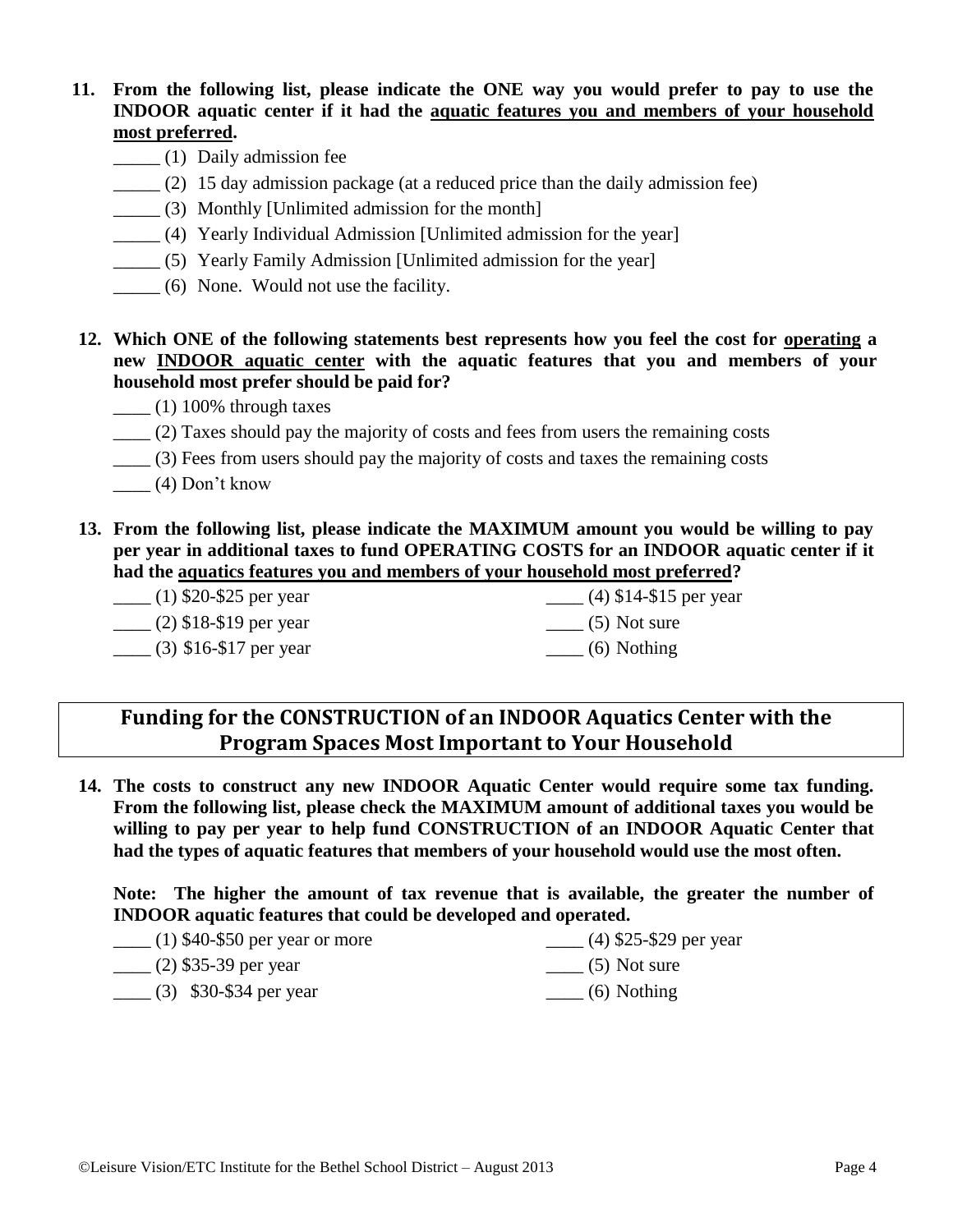- **15. If a voter election was held to build and operate an INDOOR Aquatic Center that had the types of aquatic features that members of your household would use the most often and for the tax costs that you indicated you would be willing to pay per year, how would you vote in the election?** 
	- $\frac{1}{10}$  Vote in favor [please go to Question #16]
	- \_\_\_\_ (2) Might vote in favor [please go to Question #16]
	- \_\_\_\_ (3) Not sure [please go to Question #15a]
	- \_\_\_\_ (4) Vote against [please go to Question #15a]

### **15a. Please check the ONE major reason you are not sure or would vote against.**

- $\frac{1}{\sqrt{1-\frac{1}{\sqrt{1-\frac{1}{\sqrt{1-\frac{1}{\sqrt{1-\frac{1}{\sqrt{1-\frac{1}{\sqrt{1-\frac{1}{\sqrt{1-\frac{1}{\sqrt{1-\frac{1}{\sqrt{1-\frac{1}{\sqrt{1-\frac{1}{\sqrt{1-\frac{1}{\sqrt{1-\frac{1}{\sqrt{1-\frac{1}{\sqrt{1-\frac{1}{\sqrt{1-\frac{1}{\sqrt{1-\frac{1}{\sqrt{1-\frac{1}{\sqrt{1-\frac{1}{\sqrt{1-\frac{1}{\sqrt{1-\frac{1}{\sqrt{1-\frac{1}{\sqrt{1-\frac{1}{\sqrt{1-\frac{1}{\sqrt{1-\frac{1$
- $\frac{1}{2}$  (2) Not an important need for this type of facility
- \_\_\_\_ (3) I oppose any increase in taxes to build and operate an indoor aquatic center
- \_\_\_\_ (4) Other: \_\_\_\_\_\_\_\_\_\_\_\_\_\_\_\_\_\_\_\_\_\_\_\_\_\_\_\_\_\_\_
- **16. What priority should developing a new INDOOR Aquatic Center have in the Bethel School District?**  $\frac{1}{\sqrt{4}}$  (4) Not a priority
	- $\frac{1}{1}$  (1) A high priority
	- $\frac{1}{2}$  (2) A medium priority
	- $\qquad$  (3) A low priority

### **Demographics**

# **17. How many persons in your household (counting yourself) are?** Under 5 years \_\_\_\_\_\_ 20 - 24 years \_\_\_\_\_ 55-64 years \_\_\_\_\_  $5 - 9$  years \_\_\_\_\_ 25 - 34 years \_\_\_\_ 65+ years \_\_\_\_ 10 - 14 years \_\_\_\_\_ 35 - 44 years \_\_\_\_\_ 15 - 19 years \_\_\_\_\_ 45 - 54 years \_\_\_\_\_ **18. What is your age? \_\_\_\_\_\_\_\_\_ years**

**19. Your gender**   $(1)$  Male  $(2)$  Female

**20. How many years have you lived in the Bethel School District? \_\_\_\_\_\_\_\_\_\_\_ years** 

- **21. What is your total annual household income (This is for demographic purposes only)?**
	- \_\_\_\_ (1) Under \$25,000 \_\_\_\_ (2) \$25,000 to \$49,999 \_\_\_\_ (3) \$50,000 to \$74,999

 $\frac{1}{2}$  (4) \$75,000 to \$99,999  $\frac{1}{(5)}$  \$100,000 or more

 $\frac{1}{\sqrt{5}}$  Do not have an opinion

# **This concludes the survey. Thank you for your time.**

Please return your completed survey in the enclosed return-reply envelope addressed to: ETC Institute, 725 W. Frontier Circle, Olathe, Kansas 66061